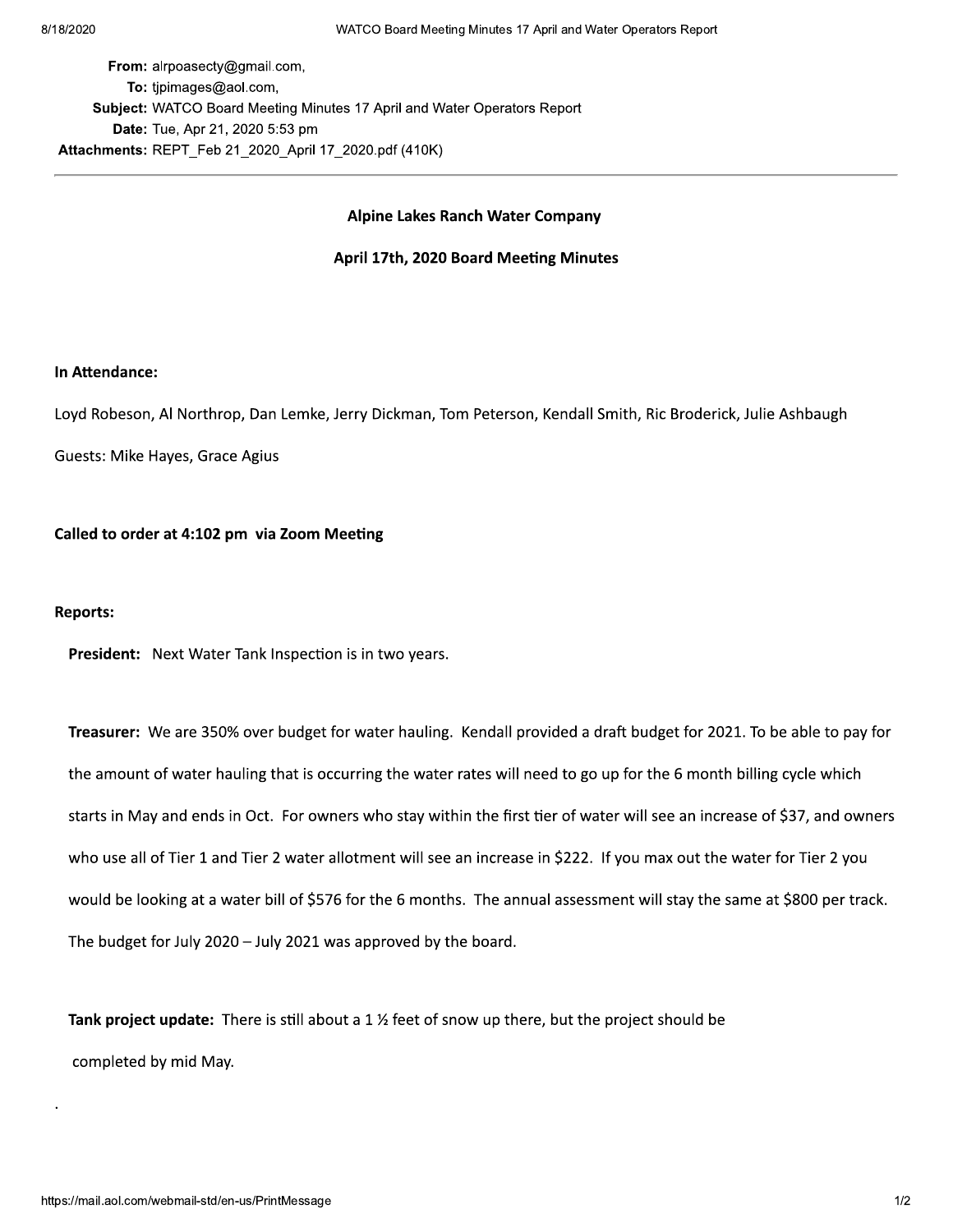8/18/2020<br> **Operators Report:** Tom Peterson<br>
Good News, all of the wells are seeing<br>
There was system leak on April 16<sup>th</sup> in<br> **New Business:** Good News, all of the wells are seeing an increase in productivity, so hauling has been reduced to an as needed basis. There was system leak on April  $16<sup>th</sup>$  in Ponderosa Hills and was fixed the next day on April  $17<sup>th</sup>$ .

#### **New Business:**

1) Grace briefed the Water board on the drilling of 3 new wells. The wells will be drilled during the first or second week of May. Tom briefed that it will take about 3 months after the wells are drilled to to get the new wells up and running and hooked into our system. 1) Grace briefed the Water board on the<br>of May. Tom briefed that it will take about<br>and hooked into our system.<br>Adjourned at 6 pm<br>Next meeting will be on Friday May 8<sup>th</sup>, 20<br>Submitted by Julie Ashl

Next meeting will be on Friday May  $8<sup>th</sup>$ , 2020 at the home of Julie Ashbaugh.

## Submitted by Julie Ashbaugh, WATCO Secretary alrwatcosecretary@gmail.com

# Nancy Grovhoug ALRPOA Secretary

ALRPOA Website: www.alrpoa.com

Please check the **Bulletin Board** for current information on Ranch happenings  $\&$  other pertinent info.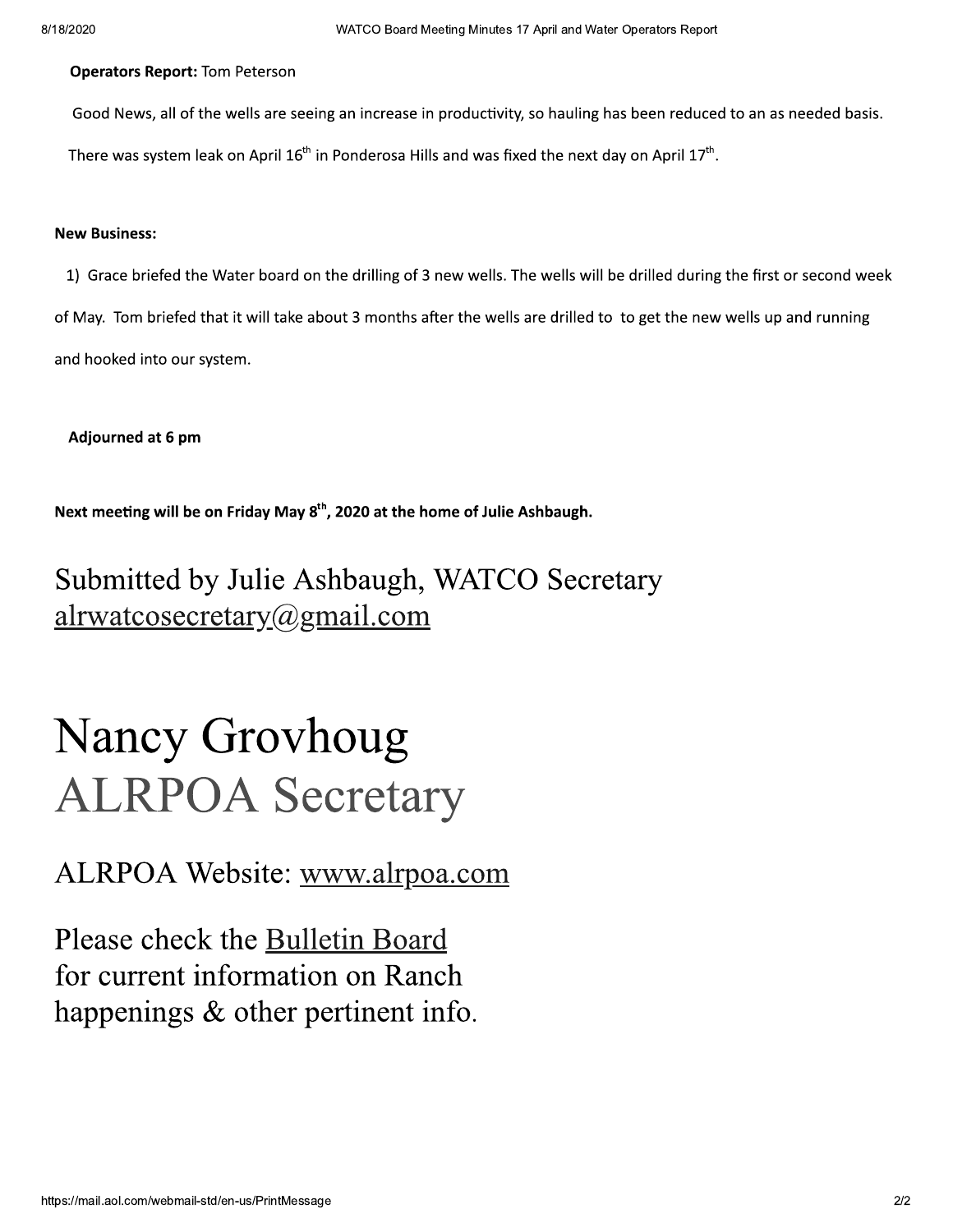| <b>Date</b>                    | 17-Apr-20    | 21-Feb-20    |        |                   |                             |      |
|--------------------------------|--------------|--------------|--------|-------------------|-----------------------------|------|
| Days                           | 2            | з            |        | 56 Day Period     |                             |      |
| <b>Alpine Meadows</b>          |              |              |        |                   |                             |      |
| AM Well 1                      | 8980600      | 8853200      | 127400 |                   |                             |      |
| AM Well 2                      | 3101000      | 3068500      | 32500  |                   |                             |      |
| AM Well 4                      | 442200       | 430850       | 11350  |                   |                             |      |
| AM Well 5                      | 210600       | 207700       | 2900   |                   |                             |      |
| RO Cist OUT                    | 12880820     | 12702260     |        |                   |                             |      |
| <b>AM Well Time</b>            | 17567.7      | 16876.7      | 691    |                   | 51% Average Duty Cycle      |      |
| <b>AM Tank Level</b>           | 16920        | 17700        |        |                   |                             |      |
| <b>AM Water Haul - Cistern</b> |              |              |        |                   |                             |      |
| <b>AM Water Haul - Tank</b>    | 9900         |              |        |                   |                             |      |
|                                |              |              |        |                   |                             |      |
| gallons per minute             | 6.90         | 1.85         |        |                   |                             |      |
| gallons per minute             | 1.37         | 0.69         |        | <b>TOTAL WELL</b> | 264530                      |      |
| gallons per minute             | 0.55         | 0.14         |        | <b>HAUL</b>       | 237600                      |      |
| gallons per minute             | 0.20         | 0.03         |        | <b>TOTAL</b>      | 502130                      | 6.23 |
|                                | 25           | 51           |        |                   |                             |      |
|                                |              |              |        | \$25,080.00       | <b>Haul Cost for period</b> |      |
| <b>Coyote Park</b>             |              |              |        |                   |                             |      |
| HQ Well 1                      | 4422000      | 4367000      | 55000  |                   |                             |      |
| HQ Well 2                      | 2307670      | 2288760      | 18910  |                   |                             |      |
| <b>HQ/AM Meter Small</b>       | 8806870      | 8718220      |        |                   |                             |      |
| <b>HQ/AM Meter Large</b>       | 176130       | 176130       |        |                   |                             |      |
| <b>HQ CIST OUT</b>             | 2527800      | 2433800      |        |                   |                             |      |
| <b>HQ Well Time</b>            | 57691.2      | 57065.2      | 626    |                   | 47% Average Duty Cycle      |      |
| <b>CP tank Level</b>           | 8.41         | 6            |        |                   |                             |      |
| CP Water Haul - Tank           | 227700       |              |        |                   |                             |      |
|                                |              |              |        |                   |                             |      |
| gallons per minute             | 2.58<br>1.37 | 1.32<br>0.66 |        |                   |                             |      |
| gallons per minute             | 28           | 33           |        |                   |                             |      |
|                                |              |              |        |                   |                             |      |
| <b>Ponderosa Hills</b>         |              |              |        |                   |                             |      |
| CR359 Meter                    | 6639500      | 6561000      |        |                   |                             |      |
| <b>PH Booster Meter</b>        | 21178100     | 21068700     |        |                   |                             |      |
| <b>PH Tank Level</b>           | 8.58         | 6.16         |        |                   |                             |      |
| PH Water Haul - House          |              |              |        |                   |                             |      |
| <b>PH Water Haul - Tank</b>    |              |              |        |                   |                             |      |
|                                |              |              |        |                   |                             |      |
| <b>Elk Ridge</b>               |              |              |        |                   |                             |      |
| ER Well 1                      | 1619990      | 1603520      | 16470  |                   |                             |      |
| <b>ER Well Time</b>            | 7686.3       | 7640.8       | 45.5   |                   | 3% Average Duty Cycle       |      |
| <b>ER Booster</b>              | 6518220      | 6432540      |        |                   |                             |      |
| <b>Uphill Meter</b>            | 4179600      | 4107300      |        |                   |                             |      |
| <b>ER Tank Level</b>           | 2400         | 2000         |        |                   |                             |      |
| <b>ER Water Haul</b>           |              |              |        |                   |                             |      |
|                                |              |              |        |                   |                             |      |
|                                | 5.36         | #DIV/0!      |        |                   |                             |      |
| gallons per minute             | 3            | O            |        |                   |                             |      |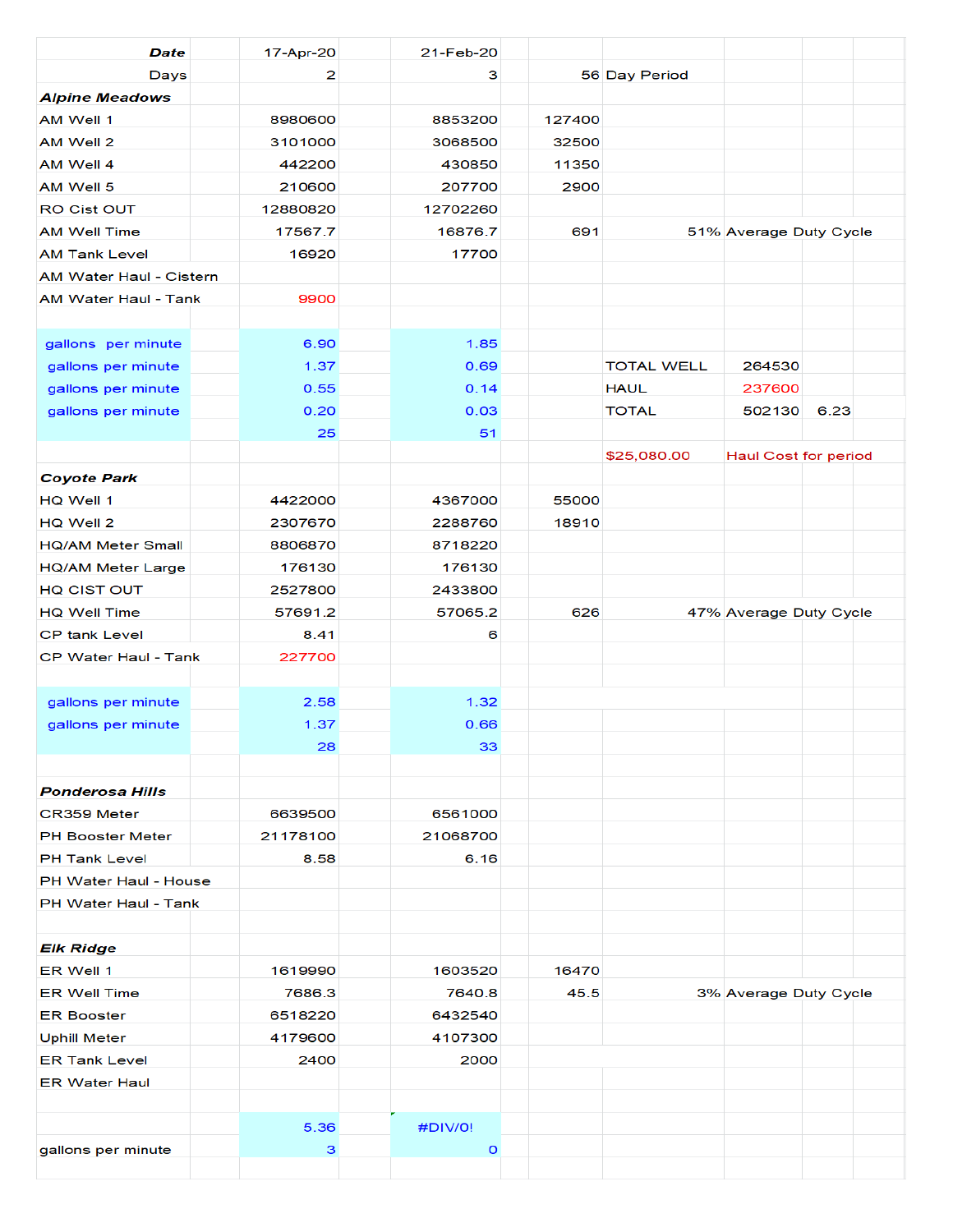#### *General Items*

#### *Section Items:*

#### *Alpine Meadows:*

The #1 well at Alpine Meadows have gradually improved from 1.85 gallons/minute to 6.90 gallons per minute and we finally have a chance to reduce our hauling of water to CP tank.

#### *Coyote Park-HQ:*

HQ developed several leaks from a previous repaired areas due to movement of saturated soils even with force blocks in place. The problem is from extremely high main line pressures and underlining clay soil layer that does not allow ground water to penetrate and the water then saturates the soil around the pipes and the pipes move. At the T location, 2 steel pipes were driven against the T and then 3 each 36 inch diameter boulders were placed behind the pipes to prevent movement. A load of dry gravel replaced the saturated soil during backfill. In the other location at the 90 degree elbow, 2 each 45 degree joints replaced the 90 degree joint and 2 steel pipes were place against each joint and the 2 joints were then tied together with a wire cable, then all the joints were encased in concrete. CP tank and HQ pump house have a continuing problem with radio communications to transfer water. New radios have been installed as well as new wiring to eliminate communication problems, except the problem still exists. The only thing left to investigate is the antenna system and any obstructions or interference issues. Clint Brooks has offered a selection of different antennas to try and solve the problem. Having to manually operate the pumps at HQ to supply water to CP tank and avoid additional water hauling.

#### *Ponderosa Hills:*

The main line to the cistern developed a leak and is in the process of being repaired on the day of this meeting.

#### *ELK RIDGE:*

Water supply is still being supplied by a temporary tank this past winter and completion of the tank project is estimate to be finish the end of May. Moisture inside the building is currently holding up the compaction of the tank pads.

#### System Items:

Storage Tank Rule compliance is underway.

Although the water company is still looking at replacing the pond at Alpine Meadows next year, I currently have Alan Plummer engineering looking at a product I came across that may be use to soften water for our Chlorine solutions that does not require a discharge or salt which would eliminate the pond or any other containment structure altogether.

All system operating records and State correspondence are being handled by Tom Peterson and is now the Operator in Responsible Charge (ORC). The 2020 Monitoring Schedule is now in effect as well as a special sampling for fire foam contamination that is being administered by the state at no cost to the water company.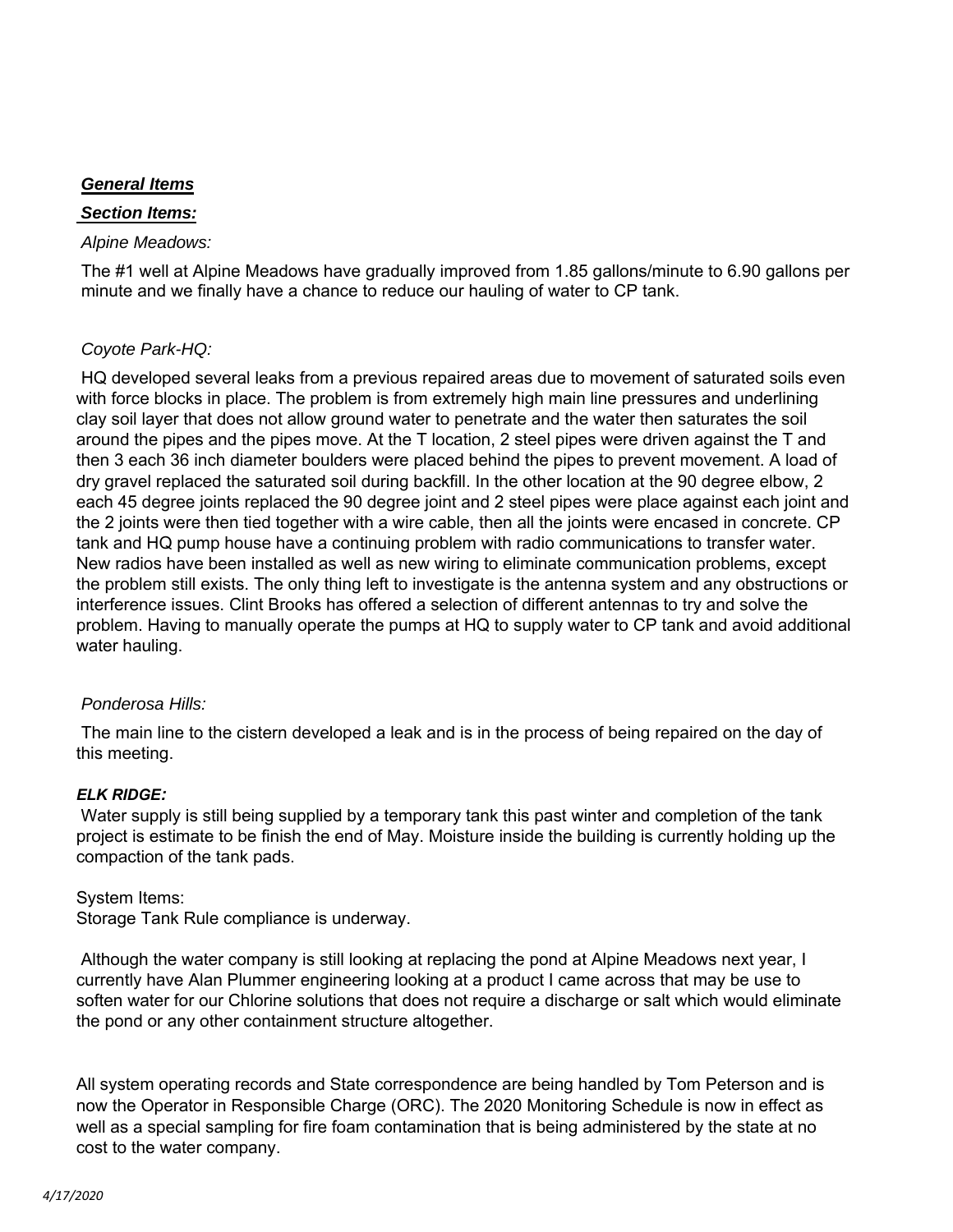#### *Completed Items:*

he tank replacement project has been partially completed with the building dried in and a temporary tank was placed inside for the winter. Heaters were installed and the building is now heated. Completion will occur this May when gravel can be bought up and compacted for the tank placements, and permanent plumbing can be installed. Purchased new Radio transmitter and receiver to replace failed units (The receiver has been repaired on 3 other occasions). Water hauling is currently being reduced as wells production has increased.

### *Tom Peterson*

attached: Operation Graphs